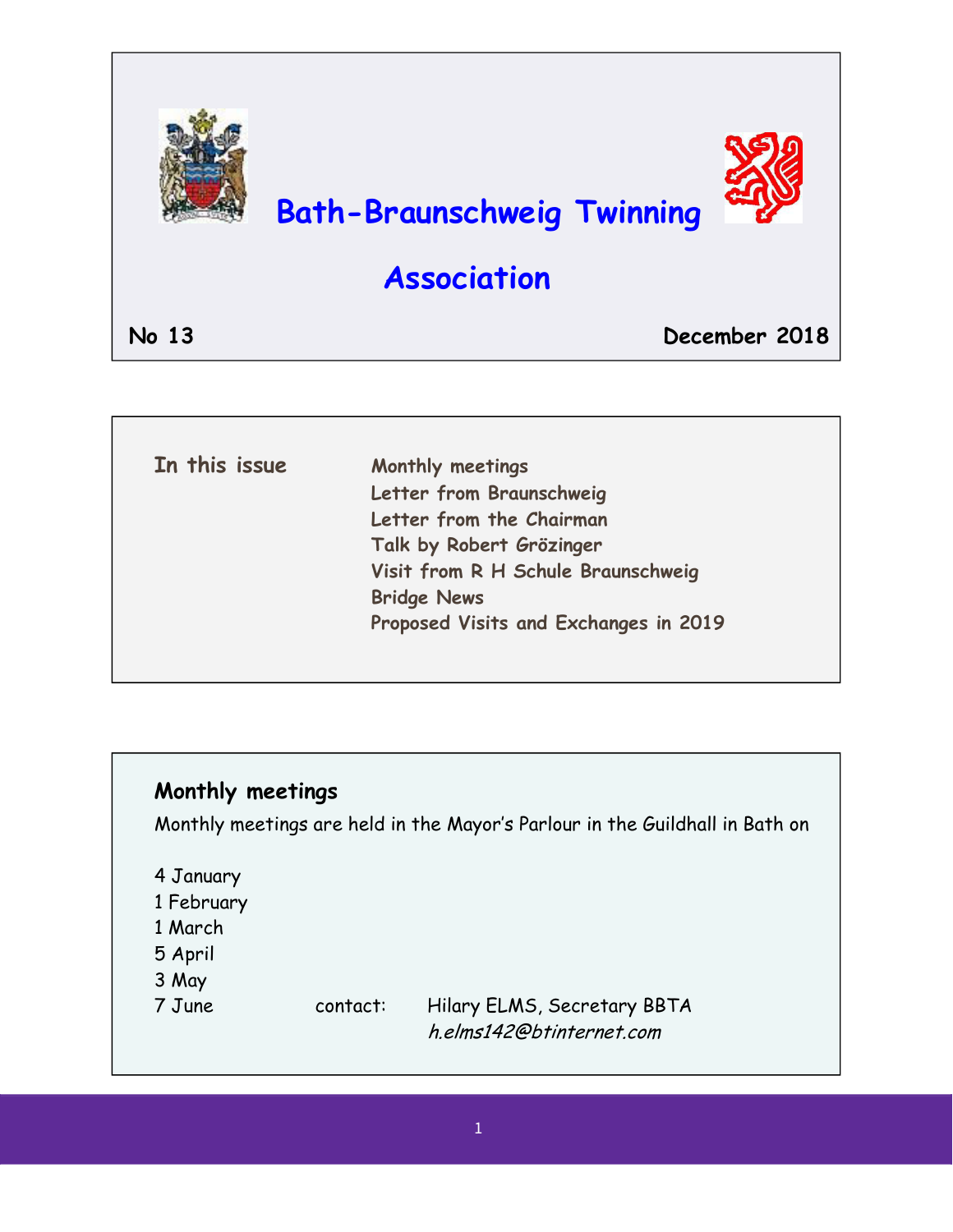

#### **Letter from Braunschweig**

A long, dry and hot summer is finally and definitely over. It was so amazing to have temperatures around 30 degrees in October but somehow it was hard to enjoy when you consider the background of this phenomenon, i.e. the climate change which does exist (!). It won't be long and the Christmas season will start with everyone hustling and bustling around. After all the heat and the huge amount of sunshine we should all have our energy stores reloaded to meet this challenge.

On this philosophical note, best wishes from Katrin Landsmann

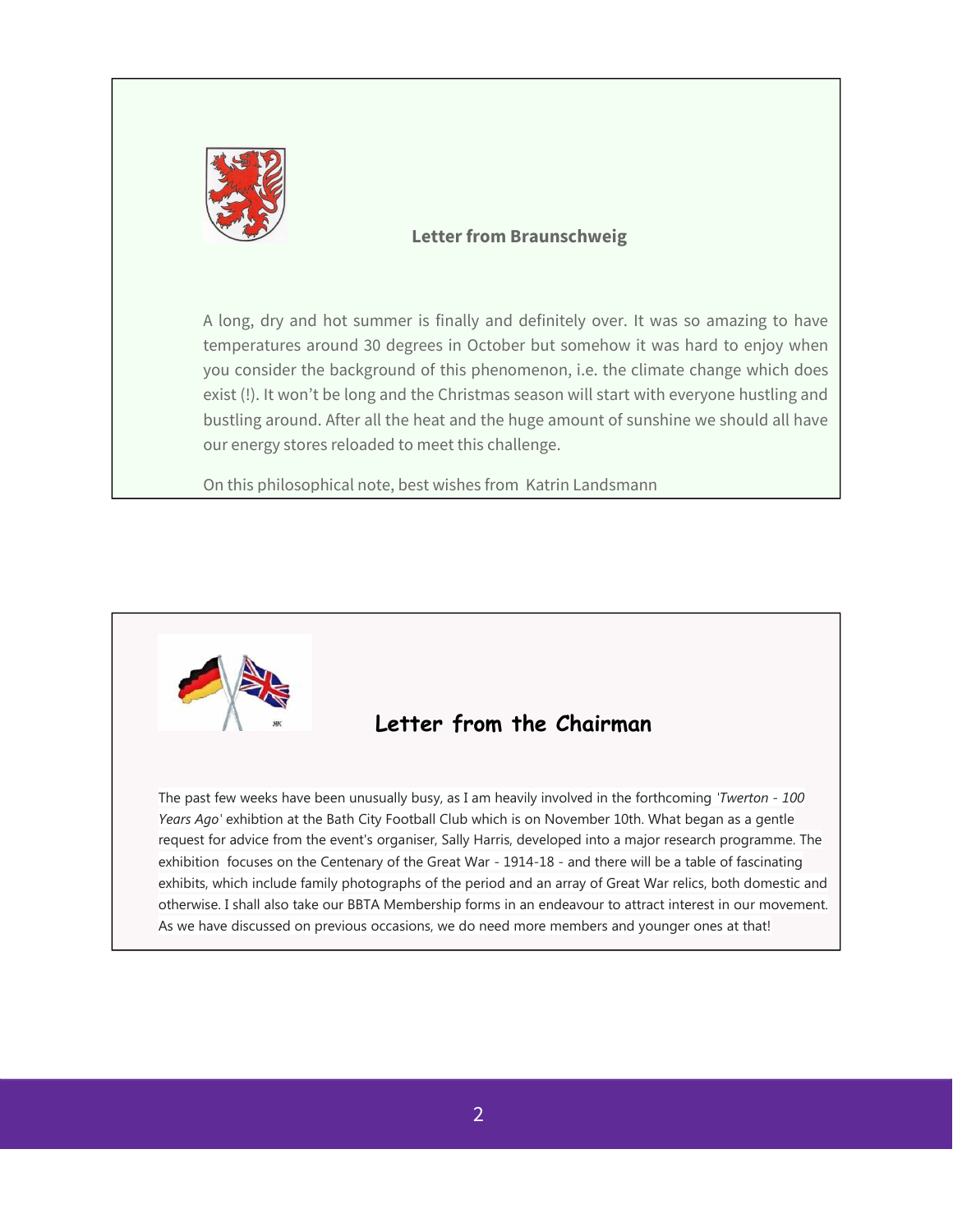# **The End of the First World War - the German Perspective**

#### **a talk by Robert Grözinger on 15 Nov 2018 to the German Society**

This stimulating and original presentation was very well attended. Below is a summary of the salient points:

World War 1 resulted from:

- the gradual emergence of a highly unstable situation in Europe.
- a new, powerful country, Germany, being led by an erratic, insecure head of state.
- Britain not making it clear to Germany in time that it would side with France

Remembrance culture differs between Britain and Germany in that in Britain, remembrance brings the whole country together. In Germany, remembrance is a small affair, limited to a few people gathering in every town and village; there is no countrywide 2-minute silence.

Germany thoroughly examines its past culpability, but a victorious nation like Britain sees no need to do so.

Both countries could and should learn from one another. Britain could gain from a more objective view of history, Germany from a more unifying, nationwide remembrance culture.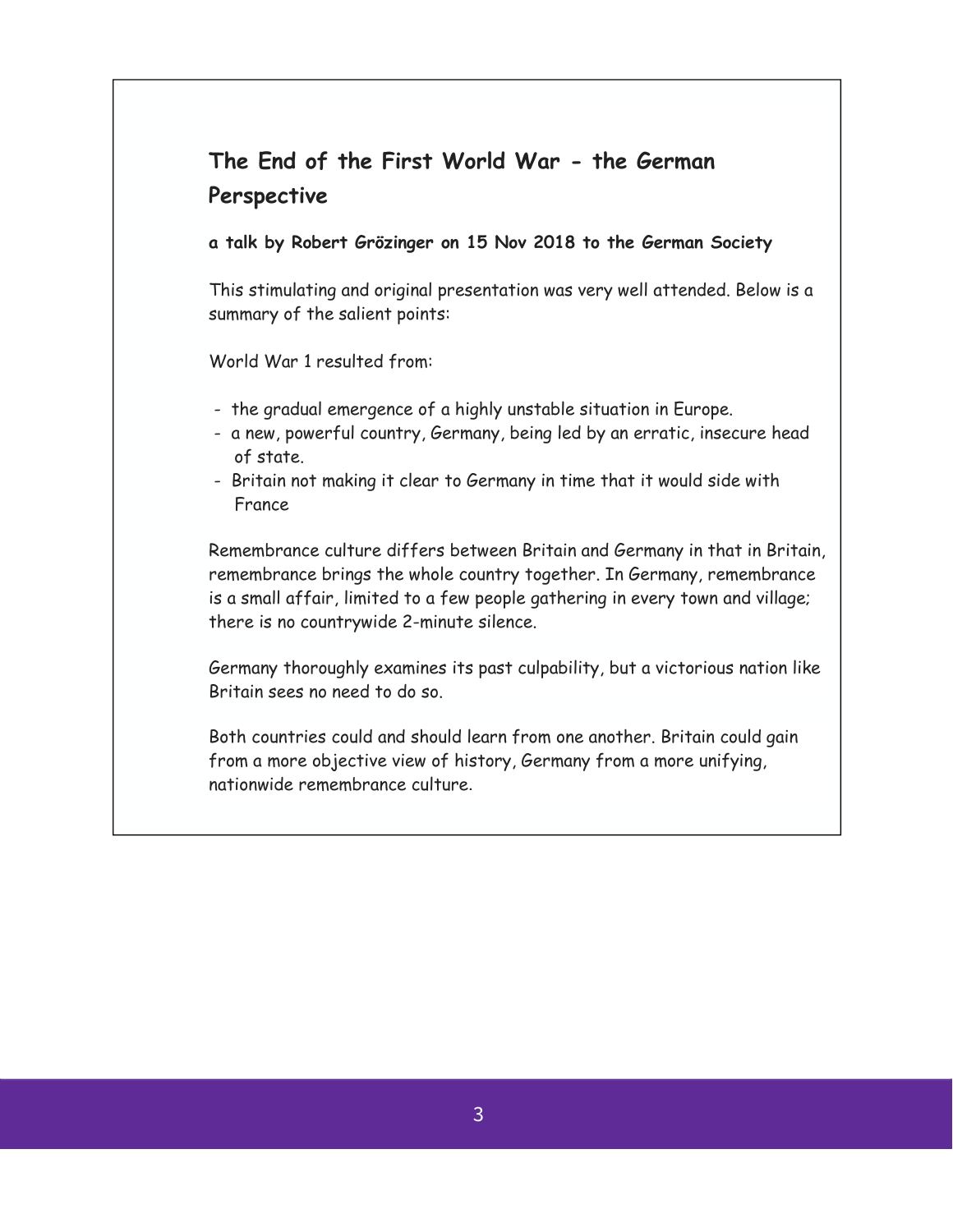

If you would like to practise your German in a friendly informal atmosphere over 'Kaffee und Kuchen' come to the Stammtisch - every Wednesday lunchtime throughout the year and occasional evenings as well. As the venue has recently been changed please contact philippa@haringtonglass.co.uk for the latest information.

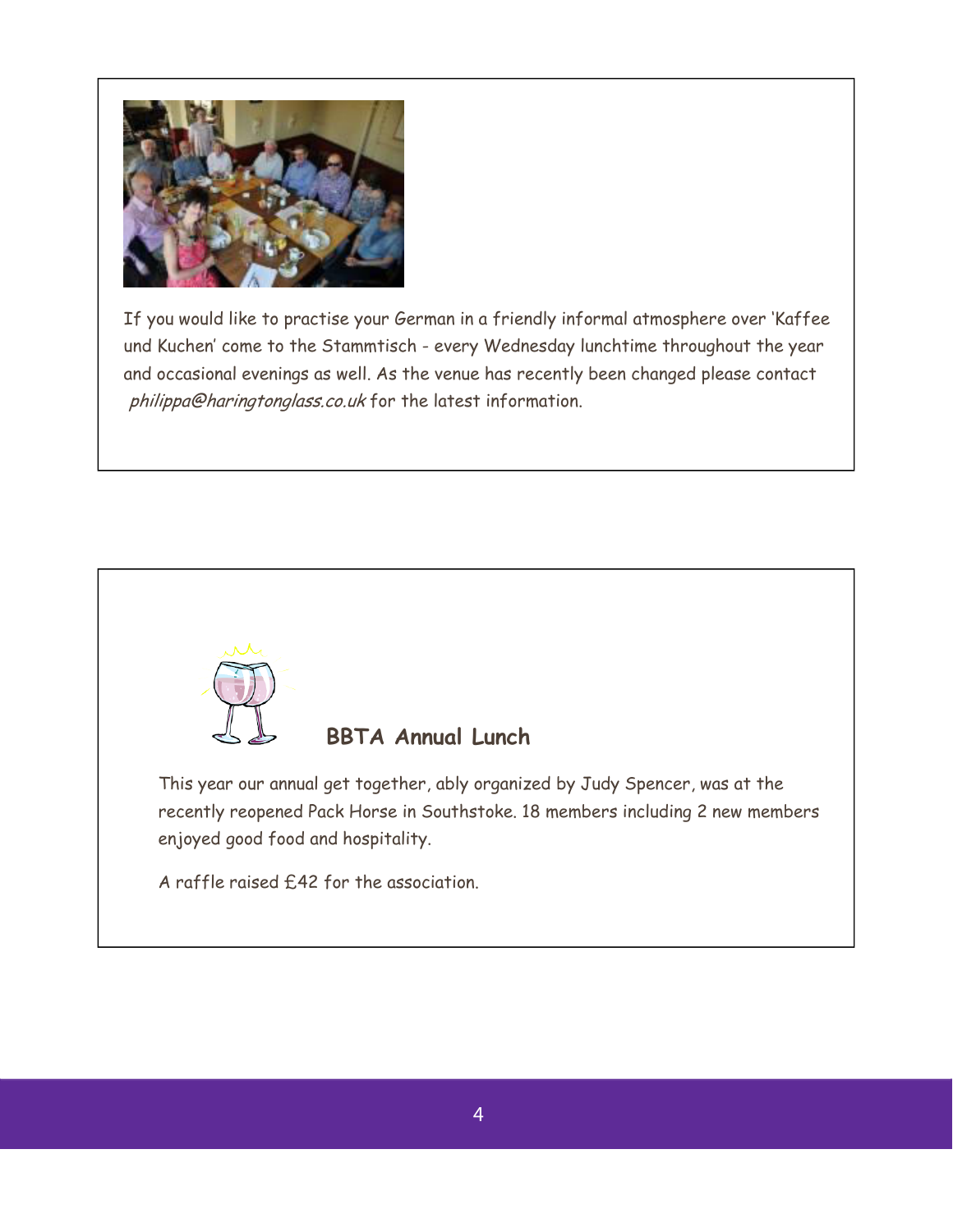## Visit from Ricarda-Huch-Schule in Braunschweig



On 24<sup>th</sup> September, the Mayor of Bath, Councillor Patrick Anketell-Jones, hosted a reception for 15 pupils and their accompanying teachers from the Ricarda-Huch-Schule in Braunschweig. The visitors were taking part in an exchange with King Edward's School, a tradition which started some 30 years ago. While here they not only enjoyed their hosts' hospitality but were able to visit the sights of Bath and other tourist attractions. A group of pupils from King Edward's was able to make a reciprocal visit in October. Both schools enjoy a thriving language learning environment and are active in fostering international relations.

Judy Spencer